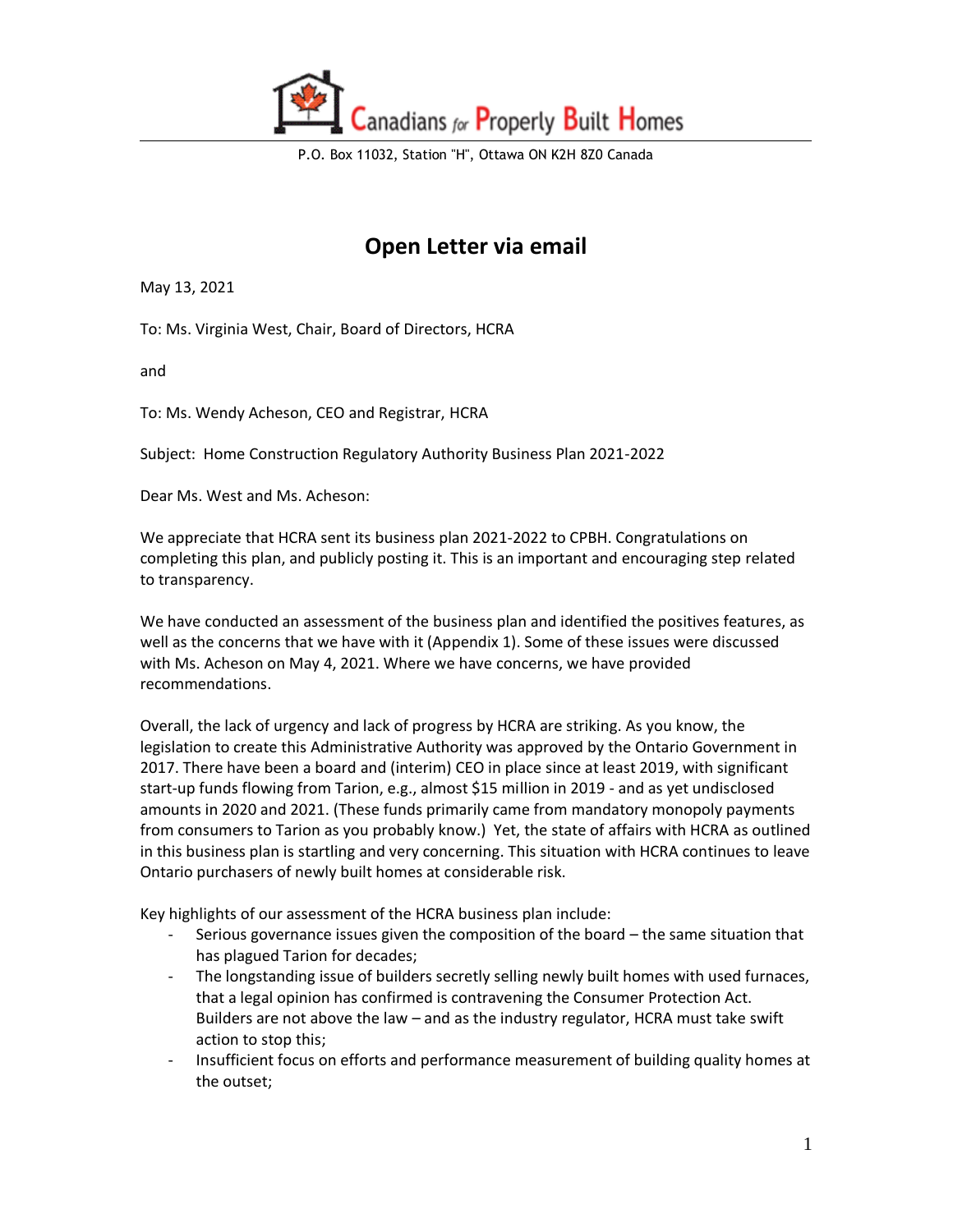Canadians for Properly Built Homes

P.O. Box 11032, Station "H", Ottawa ON K2H 8Z0 Canada

- Insufficient focus on investigations and inspections; overreliance on consumer complaints;
- Insufficient focus on monitoring licensees' viability and organizational health once the licence has been issued, and before it comes up for renewal – and taking appropriate swift action to protect consumers. The Urbancorp disaster has been provided as one example, but there are plenty more;
- Insufficient focus on efforts and performance measurement related to increasing consumer confidence. This must include correcting the Ontario Builder Directory. As well, it must include an Ombuds role, which was promised by Minister Thompson;
- No focus on building and maintaining the "right" organizational culture;
- Inappropriate reliance on Tarion, e.g., for employees and basic functions (such as revenue collection) and overall lack of transparency in this regard; and
- Missing key risks in the risk assessment, which, if included, should prompt a significant and immediate revision to this plan.

We hope that you find this feedback helpful. If you have any questions, and/or would like additional information, please let me know. We look forward to your response.

Yours truly,

Horundmuralle

Karen Somerville, PhD in Management, C.Dir. President

Encl: Appendix 1 – Assessment of HCRA Business Plan 2021-2022

Cc: Minister MGCS, MPP L. Thompson Deputy Minister, MGCS, Ms. K. Hughes NDP Critic for MGCS, MPP T. Kernaghan Liberal Critic for MGCS, MPP S. Blais Green Party MPP M. Schreiner Auditor General of Ontario, Ms. B. Lysyk

----------------------------------------------------------------------------------------------------------------------------- Founded in 2004, Canadians for Properly Built Homes (CPBH) is an independent, national, not for profit corporation dedicated to healthy, safe, durable, energy efficient residential housing for Canadians, and is the only organization of its kind in Canada. Working for consumer awareness and protection, CPBH is run by a volunteer Board of Directors and is supported by a volunteer Advisory Council of industry experts and other key stakeholders.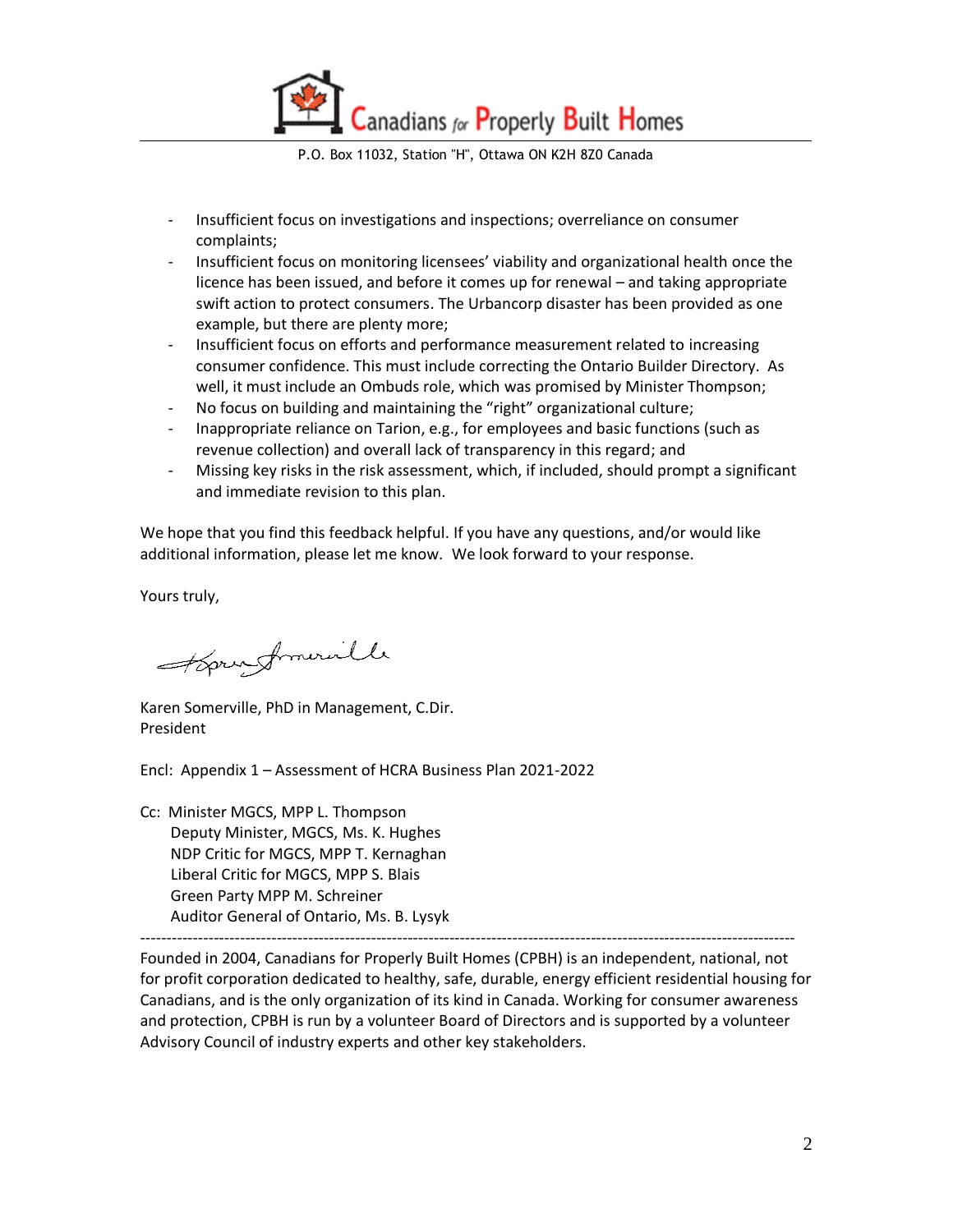

| <b>Appendix 1 Assessment of HCRA Business</b><br>Plan 2021-2022                                                                                                                                                                                                                                                                                                                                                                                                                                                                                                                                         |                                                                                                                                                                                                                                                                                                                                                                                                                                                                                                                                                                                                                                                           |
|---------------------------------------------------------------------------------------------------------------------------------------------------------------------------------------------------------------------------------------------------------------------------------------------------------------------------------------------------------------------------------------------------------------------------------------------------------------------------------------------------------------------------------------------------------------------------------------------------------|-----------------------------------------------------------------------------------------------------------------------------------------------------------------------------------------------------------------------------------------------------------------------------------------------------------------------------------------------------------------------------------------------------------------------------------------------------------------------------------------------------------------------------------------------------------------------------------------------------------------------------------------------------------|
| Positives                                                                                                                                                                                                                                                                                                                                                                                                                                                                                                                                                                                               | Concerns/Recommendations                                                                                                                                                                                                                                                                                                                                                                                                                                                                                                                                                                                                                                  |
| The Business Plan was made public.                                                                                                                                                                                                                                                                                                                                                                                                                                                                                                                                                                      | The mandate (p. 2) includes enhancing<br>consumer confidence but there is no<br>performance measure for this. Obviously given<br>the focus by the Ministry and HCRA itself<br>regarding enhancing consumer confidence,<br>performance measure is essential.                                                                                                                                                                                                                                                                                                                                                                                               |
| The HCRA leadership team is not overloaded<br>by Vice Presidents as is the case with Tarion<br>$(p. 11)$ .                                                                                                                                                                                                                                                                                                                                                                                                                                                                                              | The Mission (p. 2) includes "building better<br>homes" but this is a meaningless statement.<br>What does "Building better homes"<br>mean in the context of HCRA? This<br>must be defined, with appropriate<br>performance measurement. For<br>example, the 1976 Letters Patent for<br>Tarion (Hudak) included the following:<br>"through research programs, to<br>achieve a progressive improvement in<br>the quality of housing in Ontario in all<br>its aspects".                                                                                                                                                                                       |
| Complaints Process - it says that "builders<br>and vendors of new homes in Ontario must<br>follow the law" (p. 3). This is good news.<br>HCRA should stop delaying on the<br>used furnace issue that has been<br>raised with Minister Thompson since<br>2019, Tarion since 2020, and HCRA<br>since Jan. 2021. A legal opinion<br>received indicates that builders are<br>breaking the law (Ontario's Consumer<br>Protection Act) by secretly selling<br>newly built homes with used<br>furnaces. Addressing this should be a<br>high priority for HCRA. HCRA's<br>credibility is clearly at stake here. | Governance (p. 16) remains a serious issue,<br>e.g.,<br>HCRA is supposed to be a consumer<br>protection organization, but there is<br>insufficient consumer representation<br>on the Board of Directors. Research<br>shows a minimum of three from a<br>particular stakeholder group is required<br>to have impact. We note that there are<br>three builder representatives on the<br>HCRA board.<br>Consumer representatives need to<br>have "lived experience" in relation to<br>newly built home issues. One HCRA<br>board member has some consumer<br>advocacy, but this has been described<br>as minimal and unrelated to HCRA's<br>mission/mandate. |
| Offering services in English and French (p. 3)                                                                                                                                                                                                                                                                                                                                                                                                                                                                                                                                                          | In the Services section $(p. 3)$ – under<br><b>Complaints Process</b>                                                                                                                                                                                                                                                                                                                                                                                                                                                                                                                                                                                     |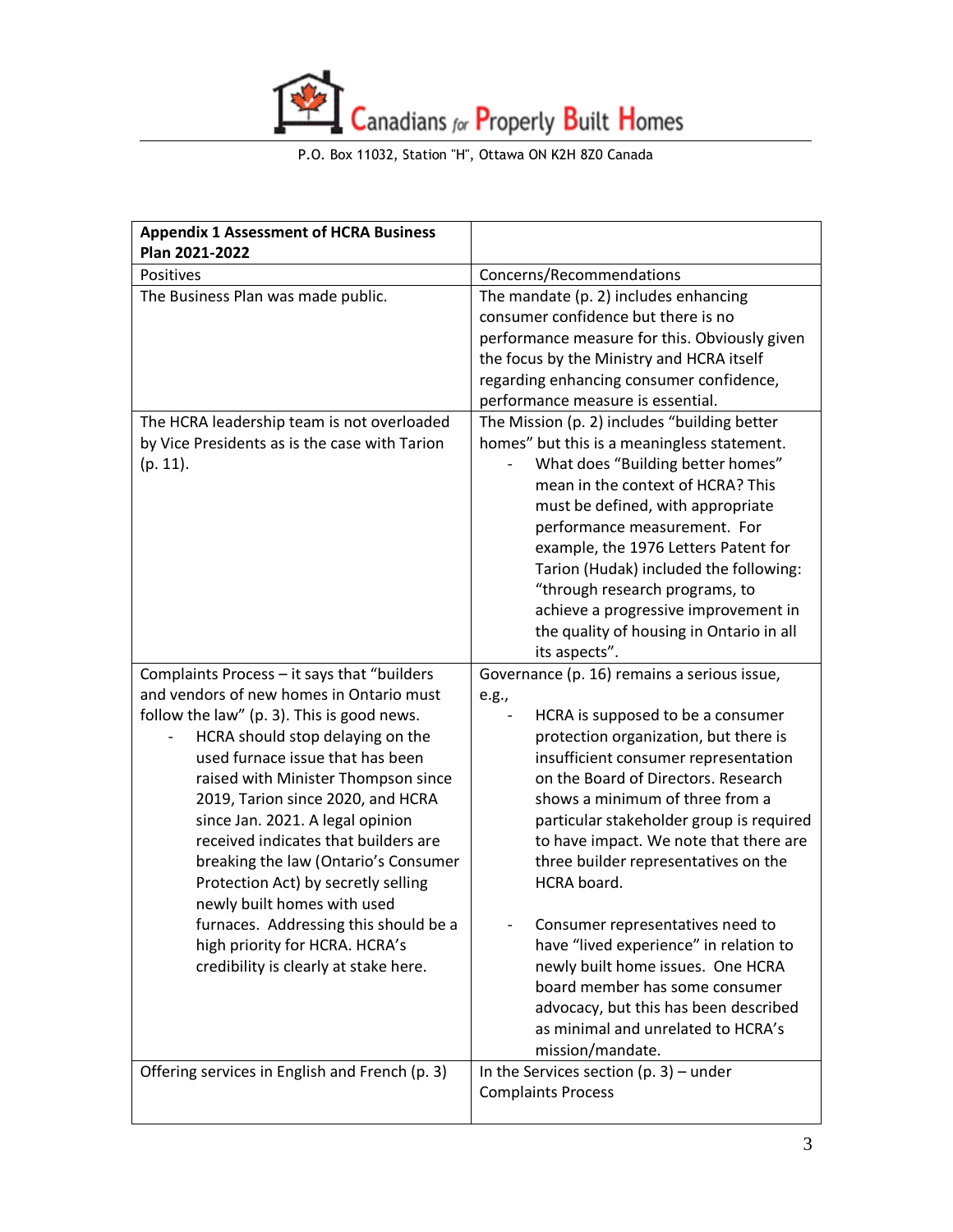

| "The HCRA relies on the information         |
|---------------------------------------------|
| and feedback provided by the public as      |
| one important way to identify and           |
| address violations of the rules".           |
| HCRA must take a much more                  |
| proactive approach rather than to sit       |
| and wait for complaints from                |
| consumers. By the time complaints are       |
| made, homeowners are often in               |
| serious trouble, that they may never        |
| recover from financially, and health-       |
| wise (physical health and mental            |
| health). HCRA must place a much             |
| higher emphasis on investigations,          |
| inspections, and effective monitoring       |
| of the licensees. Once a license has        |
| been issued and before it comes up for      |
| renewal consumers must be protected.        |
| Sadly, there are plenty of examples of      |
| the disasters in Ontario in recent years    |
| to illustrate this point and the dismal     |
| job that Tarion did as the industry         |
| regulator, e.g., Urbancorp featured in      |
| this 2017 Toronto Life article              |
| "ScrewedUrbancorp was one of                |
| Toronto's most prolific and respected       |
| developers. When the company filed for      |
| bankruptcy protection last April, nearly    |
| 200 pre-construction buyers lost their      |
| future homes and their best chance to       |
| break into the market":                     |
| https://torontolife.com/life/anatomy-       |
| real-estate-disaster/                       |
|                                             |
| What about complaints about HCRA's          |
| services? Minister Thompson                 |
| committed that there would be an            |
| Ombuds role, but this has not been          |
| included. This is a key function that       |
| needs to be promptly established.           |
| Related to the Priority Objective "Consumer |
| Protection" (p. 7 - 8)                      |
| "we protect the public interest by          |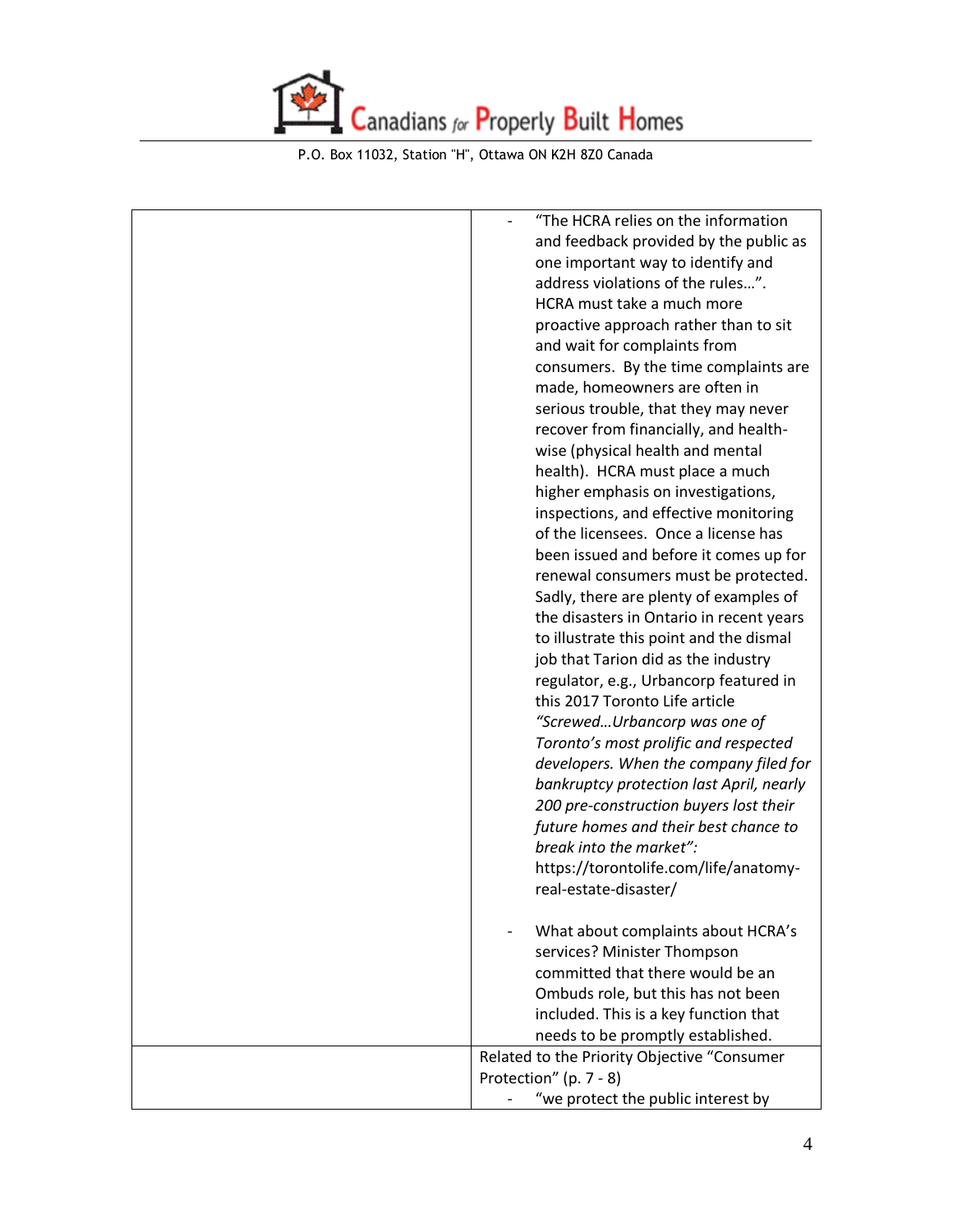

| regulating a fair, safe and informed   |
|----------------------------------------|
| new home construction sector" - this   |
| should say "we protect consumers by    |
| regulating a fair, safe and informed   |
| new home construction sector".         |
|                                        |
| "Enable buyers to make informed        |
| decisions when purchasing a new        |
| home" - There needs to be a high       |
| priority activity to correct the data  |
| supplied by Tarion concerning the      |
| Builder Directory as it continues to   |
| report inaccurate/incomplete           |
| information. Page 6 refers to          |
| "consultations with consumers and      |
| industry" related to the builder       |
| directory. This has been done          |
| repeatedly over the years, but the     |
| stalling by Tarion and now HCRA has    |
| continued. HCRA should quickly         |
| consider the information and data      |
| already available, (e.g., Toronto Star |
| 2013 investigative report, the 2016    |
| Tarion Review by Justice Cunningham,   |
| the Auditor General of ON,             |
| recommendations submitted by CPBH,     |
| e.g., including Ontario Building Code  |
| violations, Tarion customer service    |
| gestures, payments related to non-     |
| disclosure agreements, and LAT/court   |
| "wins" for new home purchasers). Then  |
| quickly complete the necessary         |
| changes to provide accurate            |
| information that reflects the actual   |
| history with the builder including all |
| payments made by Tarion over the past  |
| 10 years. As it stands now, with the   |
| current very misleading Builder        |
| Directory, the only stakeholder that   |
| benefits is the builder community- and |
| consumers obviously continue to have   |
| the potential to be harmed.<br>When    |
| CPBH recently discussed this situation |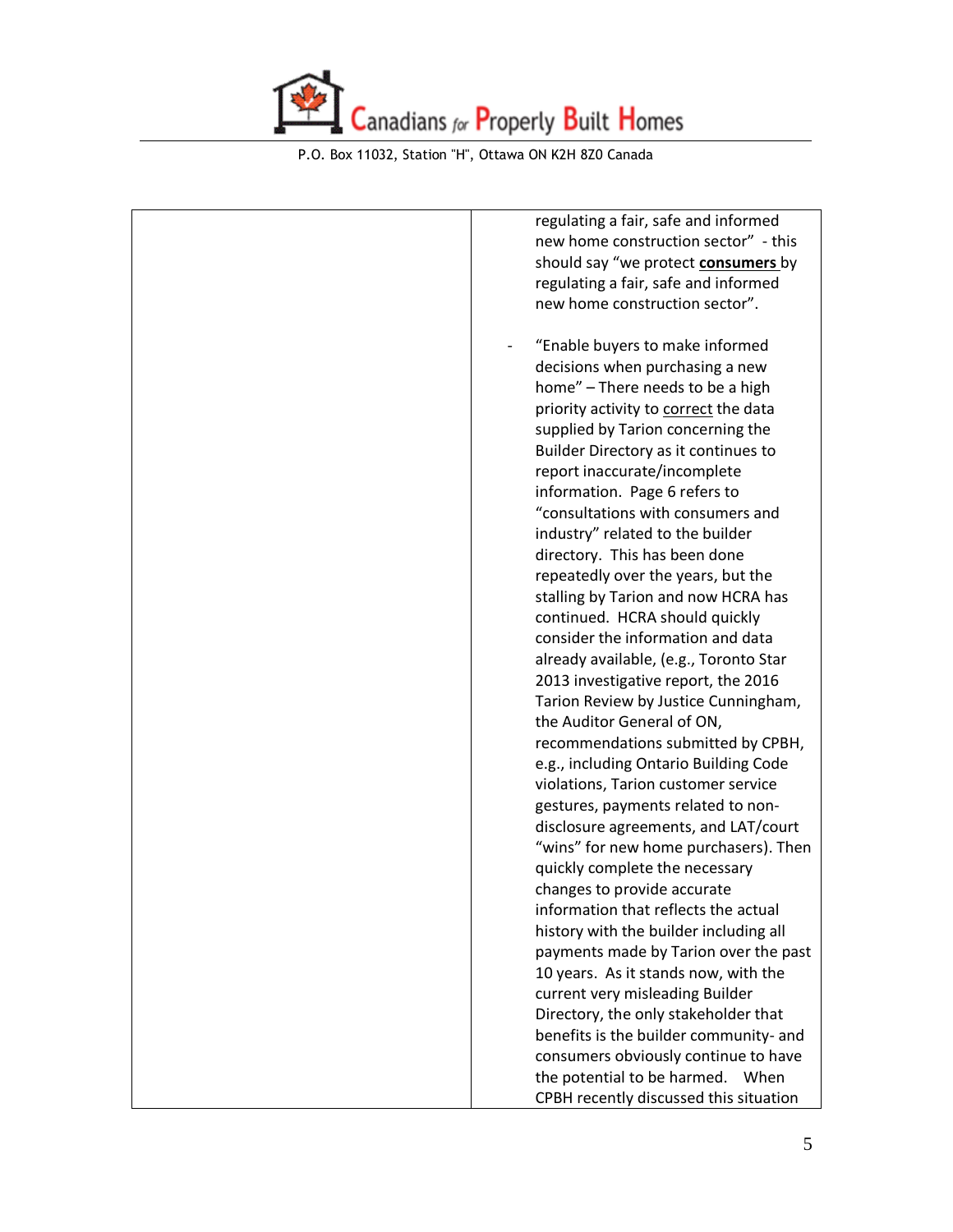

| with Ms. Acheson, she responded that<br>consumers should report issues with<br>the builder directory to HCRA. CPBH<br>discussed this with a number of<br>consumers and that was quickly<br>rejected by most, and served to erode<br>trust in HCRA, instead of building<br>confidence.<br>There needs to be an objective about                                                                                                                                                                                                                                                                                                                                                                                                                                                                                                                                                                                                                                                                                                           |
|-----------------------------------------------------------------------------------------------------------------------------------------------------------------------------------------------------------------------------------------------------------------------------------------------------------------------------------------------------------------------------------------------------------------------------------------------------------------------------------------------------------------------------------------------------------------------------------------------------------------------------------------------------------------------------------------------------------------------------------------------------------------------------------------------------------------------------------------------------------------------------------------------------------------------------------------------------------------------------------------------------------------------------------------|
| minimum qualification for builders, as<br>well as ongoing professional<br>development requirements for<br>builders.                                                                                                                                                                                                                                                                                                                                                                                                                                                                                                                                                                                                                                                                                                                                                                                                                                                                                                                     |
| Related to the Priority Objective "Enhanced<br>accountability and engagement" that includes<br>transparency (p. 9):<br>HCRA's relationship with Tarion must<br>$\overline{\phantom{0}}$<br>be fully disclosed. Currently, there is a<br>troubling lack of independence<br>between HCRA and Tarion. For<br>example, Tarion has advised that it is<br>collecting HCRA's revenue, but this is<br>not disclosed in this plan. Revenue<br>collection is an obvious basic function<br>for any organization and HCRA itself<br>must be able to do that for itself.<br>Further examples of the lack of<br>independence from Tarion include<br>HCRA's board including a former<br>Tarion board member, HCRA hiring 12<br>former Tarion employees, Tarion<br>financing the start-up costs of the<br>HCRA, information sharing between<br>HCRA and Tarion, etc. These<br>relationships, events and activities<br>must all be disclosed now, and going<br>forward.<br>Disclosure of costs related to the<br>regulator role and the warranty role is |
| insufficient, e.g., there needs to be full                                                                                                                                                                                                                                                                                                                                                                                                                                                                                                                                                                                                                                                                                                                                                                                                                                                                                                                                                                                              |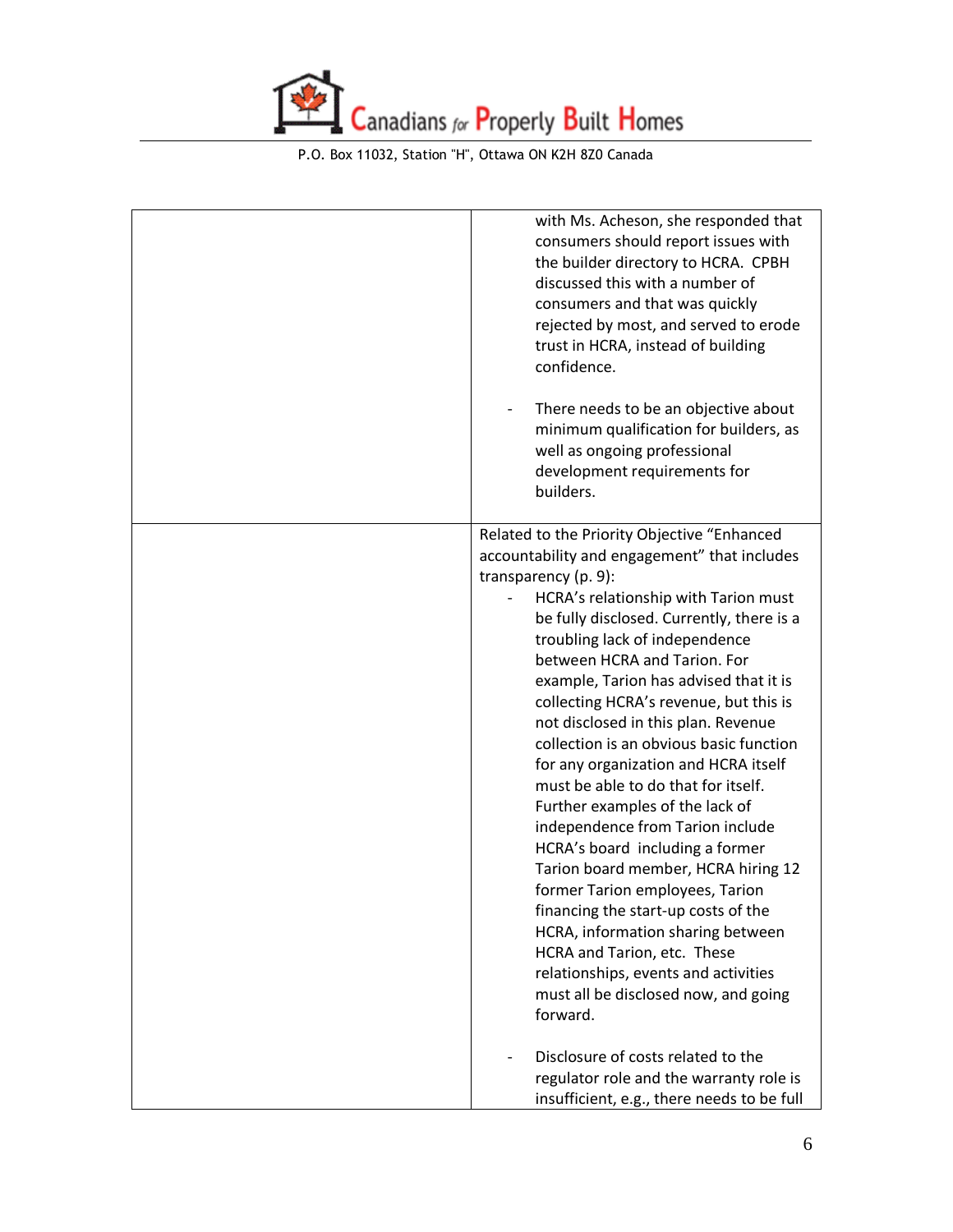

| disclosure of costs for HCRA and Tarion                                      |
|------------------------------------------------------------------------------|
| compared to Tarion's costs when it                                           |
| handled both regulator and warranty.                                         |
| Ultimately all of these costs are passed                                     |
| on to the consumer, so it is imperative                                      |
| that this is disclosed. Currently there                                      |
| are serious concerns about the                                               |
| estimated overall increased costs of                                         |
| Tarion and HCRA now that HCRA's                                              |
| doors are open. There are                                                    |
| fundamental questions regarding the                                          |
| overall value for money, impact on                                           |
|                                                                              |
| affordable housing, etc. There are also                                      |
| concerns about possible duplication of<br>roles between Tarion and HCRA that |
|                                                                              |
| need to be identified and addressed.                                         |
| The financial information on page 12                                         |
| needs to be more detailed. For                                               |
| example, oversight fees paid to MGCS                                         |
| need to be disclosed; HR/Board                                               |
| expenses need to be separated, and                                           |
| more detail needs to be provided                                             |
| related to "operating" expenses.                                             |
| Specific In-Year Initiatives - Page 6 under                                  |
| "Construction site supervisors" - Refers to                                  |
| working with MGCS. MGCS provides oversight                                   |
| to HCRA; it should not be "working with" HCRA.                               |
| The Key Risk section (p. 14) is incomplete, e.g.,                            |
| There needs to be a key risk that                                            |
| increasing consumer confidence may                                           |
| not be achieved.                                                             |
|                                                                              |
| There needs to be a key risk that                                            |
| "building better homes", whatever that                                       |
| means, will not be achieved.                                                 |
|                                                                              |
| There needs to be a key risk that the                                        |
| existing organizational culture may                                          |
| prevent HCRA from obtaining its                                              |
| Mandate, Mission and Business Plan                                           |
| Objectives. Creating and maintaining                                         |
| the "right" organizational culture is                                        |